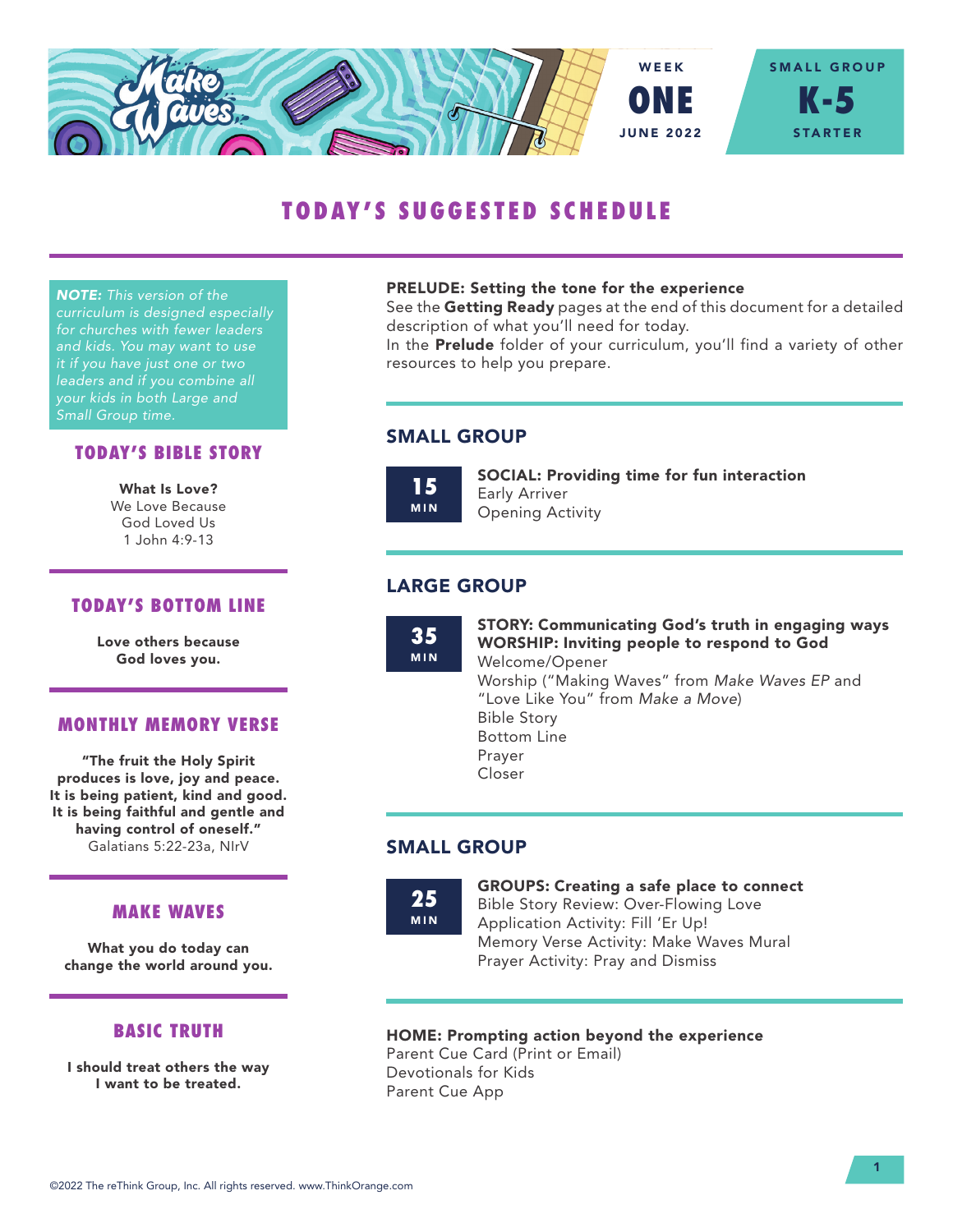

PROVIDING TIME FOR FUN INTERACTION PRELUDE SOCIAL STORY WORSHIP GROUPS HOME

15 MINUTES

#### MADE TO MOVE

an activity that increases the oxygen in the brain and taps into the energy in the body



*Before kids arrive, pray for each regular attendee by name. Pray for those who might visit your group for the first time. Thank God for loving each of us enough to send Jesus. Pray that kids would learn that when they take the love God gives and use it to love others, they can make waves that change the world around them. Thank God for the power of the Spirit to help everyone who follows Jesus to* 

*change the world for the better.*

#### TODAY'S BIBLE STORY

#### What Is Love?

We Love Because God Loved Us 1 John 4:9-13

#### TODAY'S BOTTOM LINE

Love others because God loves you.

#### MONTHLY MEMORY VERSE

"The fruit the Holy Spirit produces is love, joy and peace. It is being patient, kind and good. It is being faithful and gentle and having control of oneself." Galatians 5:22-23a, NIrV

#### MAKE WAVES

What you do today can change the world around you.

#### BASIC TRUTH

I should treat others the way I want to be treated.

# 1. EARLY ARRIVER

WHAT YOU NEED: Offering container

#### WHAT YOU DO:

- Welcome kids by name to Small Group as they arrive.
- Invite kids who brought an offering to put it in the offering container.
- Play a game of "Four Corners."
- Number each corner of your space #1-4.
- Read the options below or come up with your own numbered options.
- Instruct the kids to run to their favorite choice or to the option they would most like to try.
- Some ideas:
	- <sup>n</sup> One, swimming; Two, water skiing; Three, kayaking; Four, tubing
	- <sup>□</sup> One, lake; Two, river; Three, pool; Four, ocean
	- <sup>□</sup> One, raft; Two, tube; Three, floaties; Four, flippers
	- <sup>n</sup> One, sprinkler; Two, super soaker; Three, fire hydrant; Four, kiddie pool
	- <sup>n</sup> One, lazy river; Two, water slide; Three, wave pool; Four, hydro coaster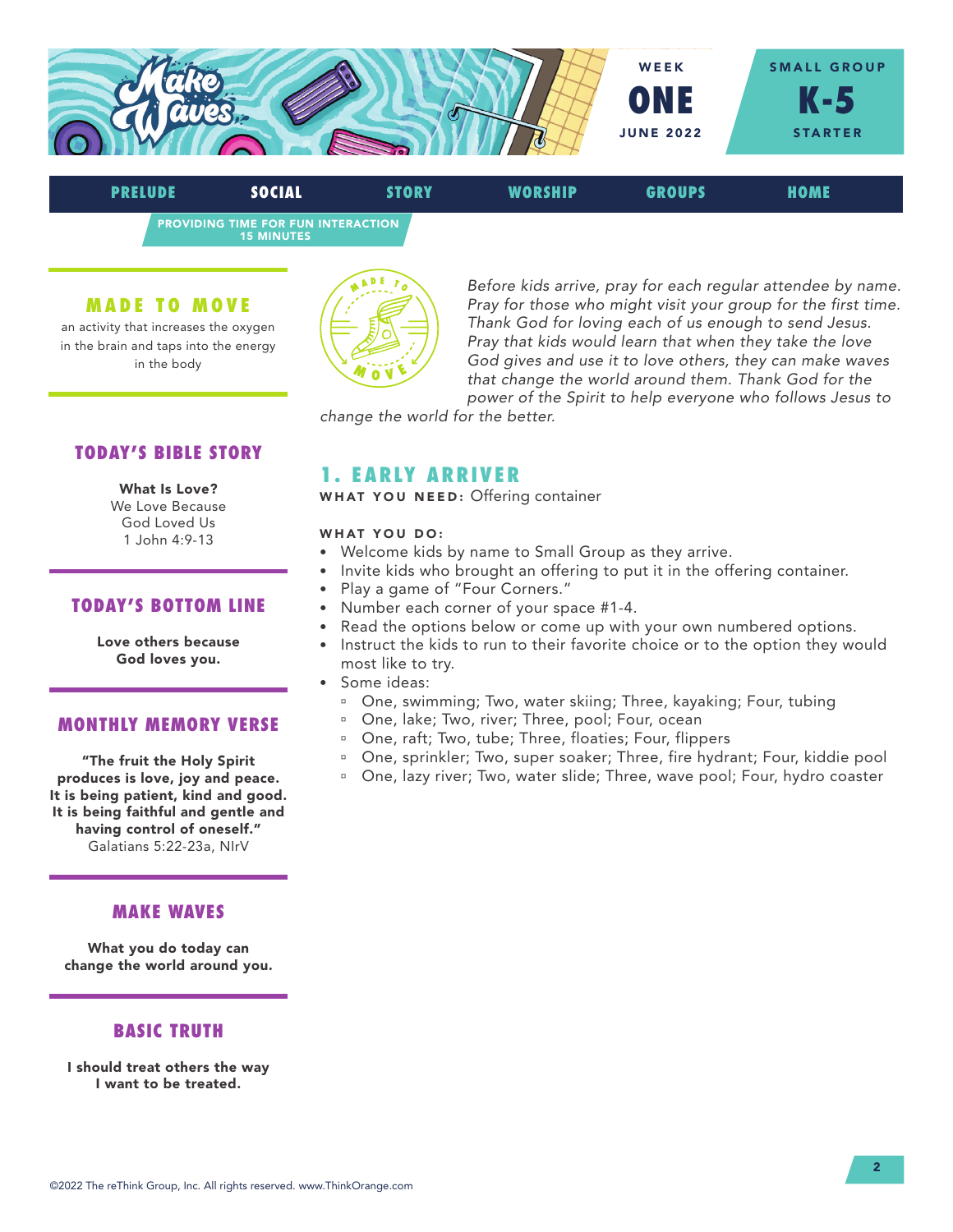

PRELUDE SOCIAL STORY WORSHIP GROUPS HOME

PROVIDING TIME FOR FUN INTERACTION 15 MINUTES

#### MADE TO CREATE

an activity that explores ideas through the process of drawing, building, designing, and problem-solving



# 2. OPENING ACTIVITY

WHAT YOU NEED: Large poster board or a long piece of paper, blue/water themed paint, markers and crayons, decorations

*NOTE: You'll be making the background of the mural that you'll use for the Memory Verse Activity all summer long* 

*so use the most durable background you can find. Make sure it's small enough that you can store it somewhere every week, if necessary, but large enough to fit nine decals about the size of half a sheet of paper.*

#### WHAT YOU DO:

- Set out the poster board or paper, paint, and decorating materials.
- Encourage the kids to work together with the materials to make an ocean water background with plenty of waves.
- Set aside to dry.

#### WHAT YOU SAY:

"We've made an awesome ocean background! I like the way you used [material names] to make waves along this water. *[Transition]* Let's go to Large Group and hear more about making waves!"

Lead your group to the Large Group area.

# TODAY'S BIBLE STORY

#### What Is Love?

We Love Because God Loved Us 1 John 4:9-13

#### TODAY'S BOTTOM LINE

Love others because God loves you.

#### MONTHLY MEMORY VERSE

"The fruit the Holy Spirit produces is love, joy and peace. It is being patient, kind and good. It is being faithful and gentle and having control of oneself." Galatians 5:22-23a, NIrV

#### MAKE WAVES

What you do today can change the world around you.

## BASIC TRUTH

I should treat others the way I want to be treated.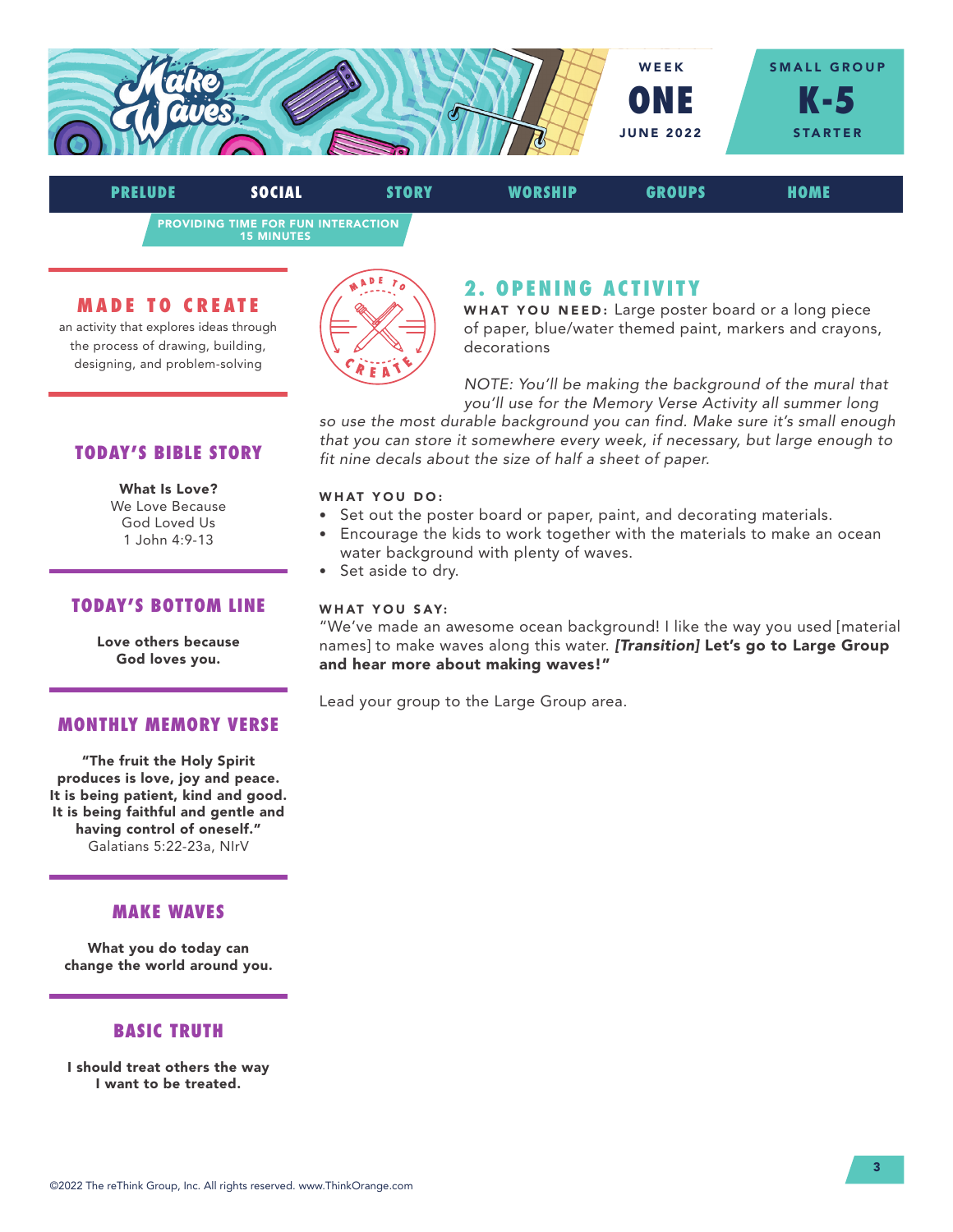

## CREATING A SAFE PLACE TO CONNECT 25 MINUTES PRELUDE SOCIAL STORY WORSHIP GROUPS HOME

#### MADE TO EXPLORE

an activity that extends learning through hands-on experimentation and discovery



# \*1. OVER-FLOWING LOVE

[TALK ABOUT GOD | BIBLE STORY REVIEW] WHAT YOU NEED: "Over-Flowing Love Verses" Activity Page, Bibles, several plastic cups in a small tub, marbles, pitcher of water, towel

#### WHAT YOU DO:

- Set the cups in the tub and put a few marbles in each cup so they don't tip over.
- Fill the cups almost full of water.
- Pair kids up, stronger readers with newer ones.
- Set out the "Over-Flowing Love Verses" strips and the Bibles.
- Instruct each pair to choose four verses and a Bible.
- Give the youngest kid in each pair the extra marbles.
- Instruct each pair to look up one of the verses together.
- Direct the older kid in each pair to stand and read the verse aloud while the younger kid slowly adds marbles to their cup for as long as the verse is read.
- All groups should do this at the same time.
- Keep going until all the verses have been read and all the cups are overflowing with water!
- Dry off the marbles and set them aside for later.

#### WHAT YOU SAY:

"In Large Group, we heard some of these verses and the others are probably familiar to you. When we talk about making waves, we have to start with love. God's love started everything—all of creation and all people.

"Nothing can stop God's love. Even when people broke their relationship with God, His love didn't stop. In fact, God's love made a way to fix that relationship by sending Jesus. God's love makes all other kinds of love—loving your family, friends, and community—possible.

"When you love others because God loves you, you're inviting your friends and family and those around you to know more about God's love. Whenever you show love, you're showing others who God is."

#### *Optional Discussion Questions for Older Kids*

If you lead 4th, 5th, or 6th graders, consider asking these discussion questions:

- Which of these verses do you like the most? Which ones are the best reminders of God's love?
- Who has shown you God's love lately?
- Is there anyone you know who really needs to know about God's love? How can you tell them?

# TODAY'S BIBLE STORY

#### What Is Love?

We Love Because God Loved Us 1 John 4:9-13

#### TODAY'S BOTTOM LINE

Love others because God loves you.

#### MONTHLY MEMORY VERSE

"The fruit the Holy Spirit produces is love, joy and peace. It is being patient, kind and good. It is being faithful and gentle and having control of oneself." Galatians 5:22-23a, NIrV

#### MAKE WAVES

What you do today can change the world around you.

## BASIC TRUTH

I should treat others the way I want to be treated.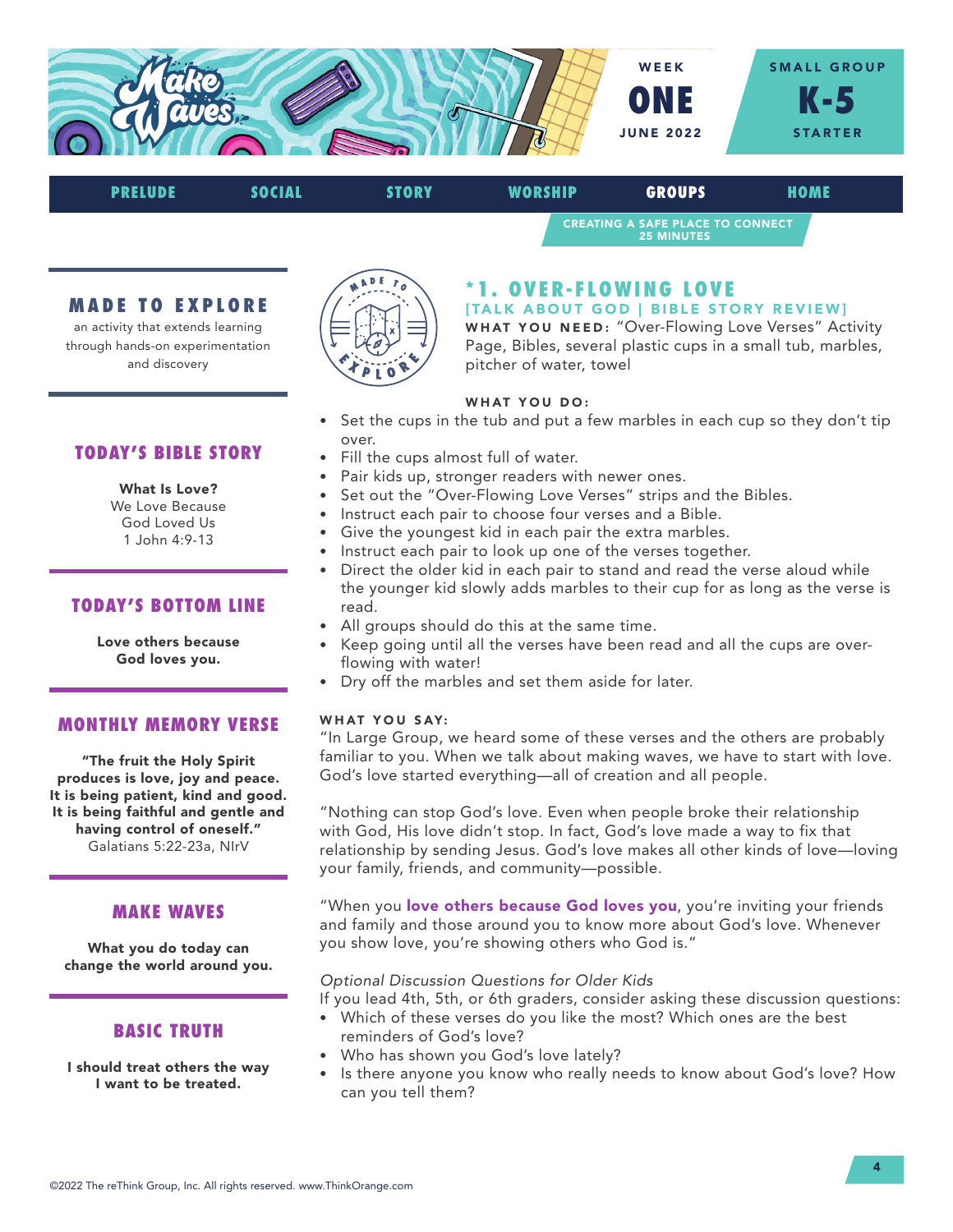



#### MADE TO PLAY

an activity that encourages learning through following guidelines and/or working as a group



#### 2. FILL 'ER UP! [LIVE FOR GOD | APPLICATION ACTIVITY]

WHAT YOU NEED: Spoons, plastic cups, bucket of water

*NOTE: Do this game outside if possible. If not, do it in an area where the floor will not be slippery when water drops on it.*

#### TODAY'S BIBLE STORY

#### What Is Love?

We Love Because God Loved Us 1 John 4:9-13

#### TODAY'S BOTTOM LINE

Love others because God loves you.

#### MONTHLY MEMORY VERSE

"The fruit the Holy Spirit produces is love, joy and peace. It is being patient, kind and good. It is being faithful and gentle and having control of oneself." Galatians 5:22-23a, NIrV

#### MAKE WAVES

What you do today can change the world around you.

#### BASIC TRUTH

I should treat others the way I want to be treated.

#### WHAT YOU DO:

- Divide your group into two teams.
- Give each kid a spoon.
- Set the bucket at one side of your playing area and the cups at the other.
- Line up both teams behind the bucket.
- Direct the first kid on each team to scoop a spoonful of water from the bucket, carry it to their team's cup, dump in whatever water is left, run back, and tag the next kid in line.
- The first team to fill their cup to the line wins!

#### WHAT YOU SAY:

"Good job, team! I like this game because it shows what just a little drop at a time can do. Spoonful by spoonful, you filled your cups. There was so much water in the bucket that you knew you'd never run out of water. You could just keep scooping and scooping and running it to your team's cup.

"God's love is just like that. It will never run out. We can share it again and again and again and there will always be enough. You can love others because God loves you over and over again.

"How are you going to show God's love and carry your little spoonful of water from the bucket to someone this week?" *(Invite responses—let someone go first, care for a younger sibling, do something kind for a neighbor, share with those in need, donate time or money to a service project, etc.)* 

*[Make It Personal] (Share the last time you deliberately shared God's love with someone—either by telling them about Jesus or doing something loving for someone who didn't expect it. Why did you decide to do that specific action or have that conversation? What happened next? Invite kids to share ways they've loved others this week or this month.)*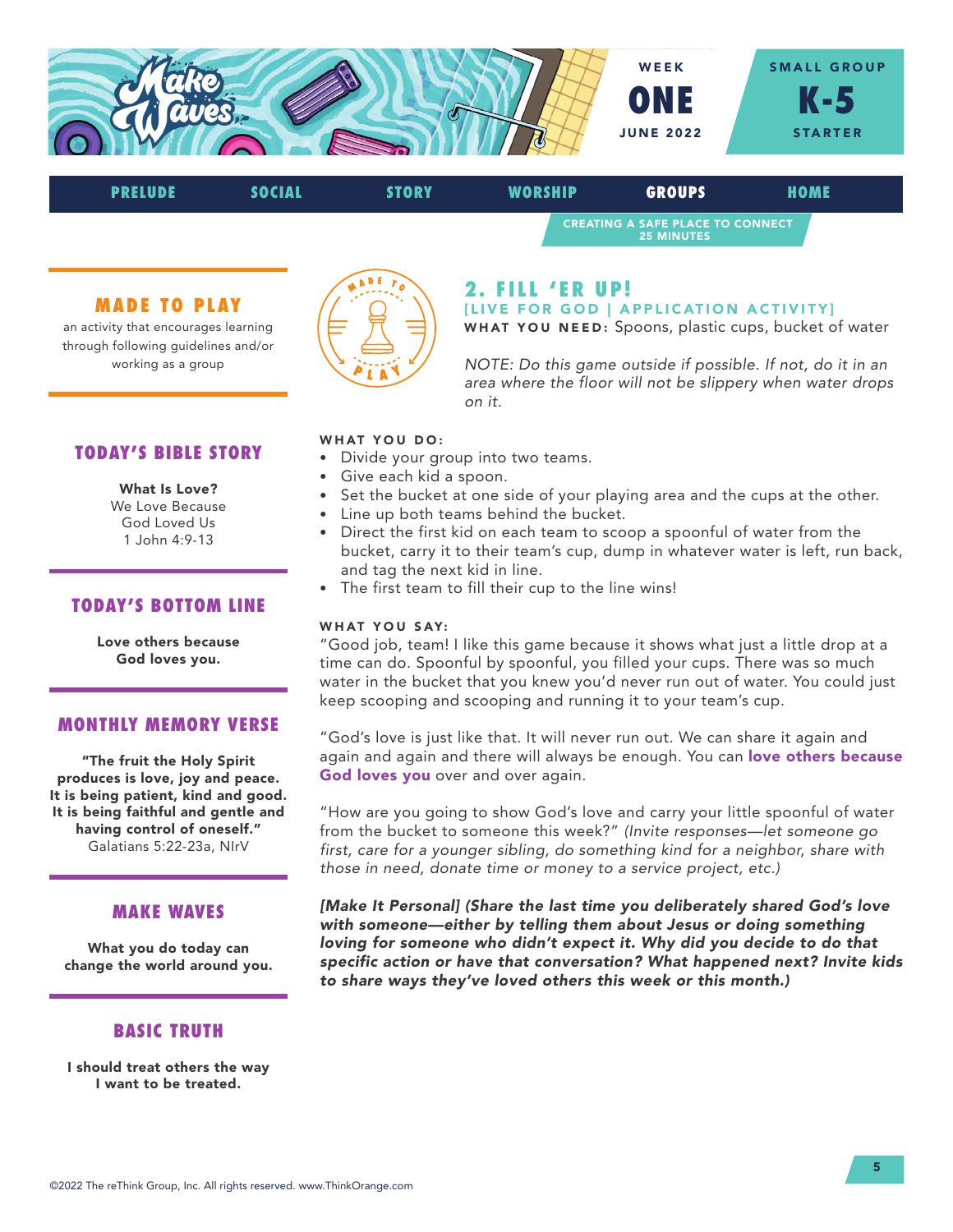

CREATING A SAFE PLACE TO CONNECT 25 MINUTES PRELUDE SOCIAL STORY WORSHIP GROUPS HOME

#### MADE TO CONNECT

an activity that invites kids to share and collaborate with others while growing their understanding



# 3. MAKE WAVES MURAL

[HEAR FROM GOD | MEMORY VERSE ACTIVITY] WHAT YOU NEED: "Make Waves Mural Week 1" Activity Page, Bibles, beach ball, dry erase marker, mural from "Opening Activity," tape or glue

#### WHAT YOU DO:

- Make sure each kid has a Bible.
- Together, look up Galatians 5:22-23, using the Bible navigation tips below.
- Invite the group to decide where to put the "Make Waves Mural Week 1" beach ball cutout on the mural.
- Tape or glue the beach ball cutout on the mural.
- Direct the kids to sit in a circle.
- Give one kid in the circle the beach ball and dry erase marker.
- Direct the group to pass around the ball and marker, instructing each kid to write or draw on the ball one way they can show love this week.
- Store the mural in a safe place to use next week.

*Finding verses with a multi-age group: Guide all kids to open their Bibles to the front and find the table of contents. Hold up a Bible opened to the table of contents to show the kids what the page looks like. When the kids find the table of contents, ask a middle elementary kid (2nd–3rd grade) to find Galatians in the list under "New Testament." When the kid finds Galatians, lead them to look at the page number*  beside the word and say it, explaining that the number tells them on what page they *can find Galatians. Ask older elementary kids (4th–5th grade) to help younger ones find the correct page in their own Bibles. When they all find Galatians, explain that the big numbers on the page are the chapter numbers. Ask a kindergartner or 1st grader to find chapter 5, and give time for all the kids to turn the pages to find it. Explain that the small numbers are verse numbers, and ask a middle elementary kid to find verse 22 in chapter 5. Then, read the verse aloud slowly, especially for your pre-readers; or ask older elementary kids to read it to the group.*

#### WHAT YOU SAY:

"These are all great ways to love others because God loves you. We're going to add to this mural every week this summer so that we can see how God can use us to make waves in our families, schools, and communities.

"This verse might sound familiar to some of you. Have you ever heard it before? *(Allow responses.)* It's often called the 'Fruit of the Spirit' verse. We could also call it the 'Proof of the Spirit' verse. This verse lists the nine attributes God will grow in us as we follow and listen to the Spirit in us. And these nine attributes will change the world around us.

TODAY'S BIBLE STORY

#### What Is Love?

We Love Because God Loved Us 1 John 4:9-13

#### TODAY'S BOTTOM LINE

Love others because God loves you.

#### MONTHLY MEMORY VERSE

"The fruit the Holy Spirit produces is love, joy and peace. It is being patient, kind and good. It is being faithful and gentle and having control of oneself." Galatians 5:22-23a, NIrV

#### MAKE WAVES

What you do today can change the world around you.

#### BASIC TRUTH

I should treat others the way I want to be treated.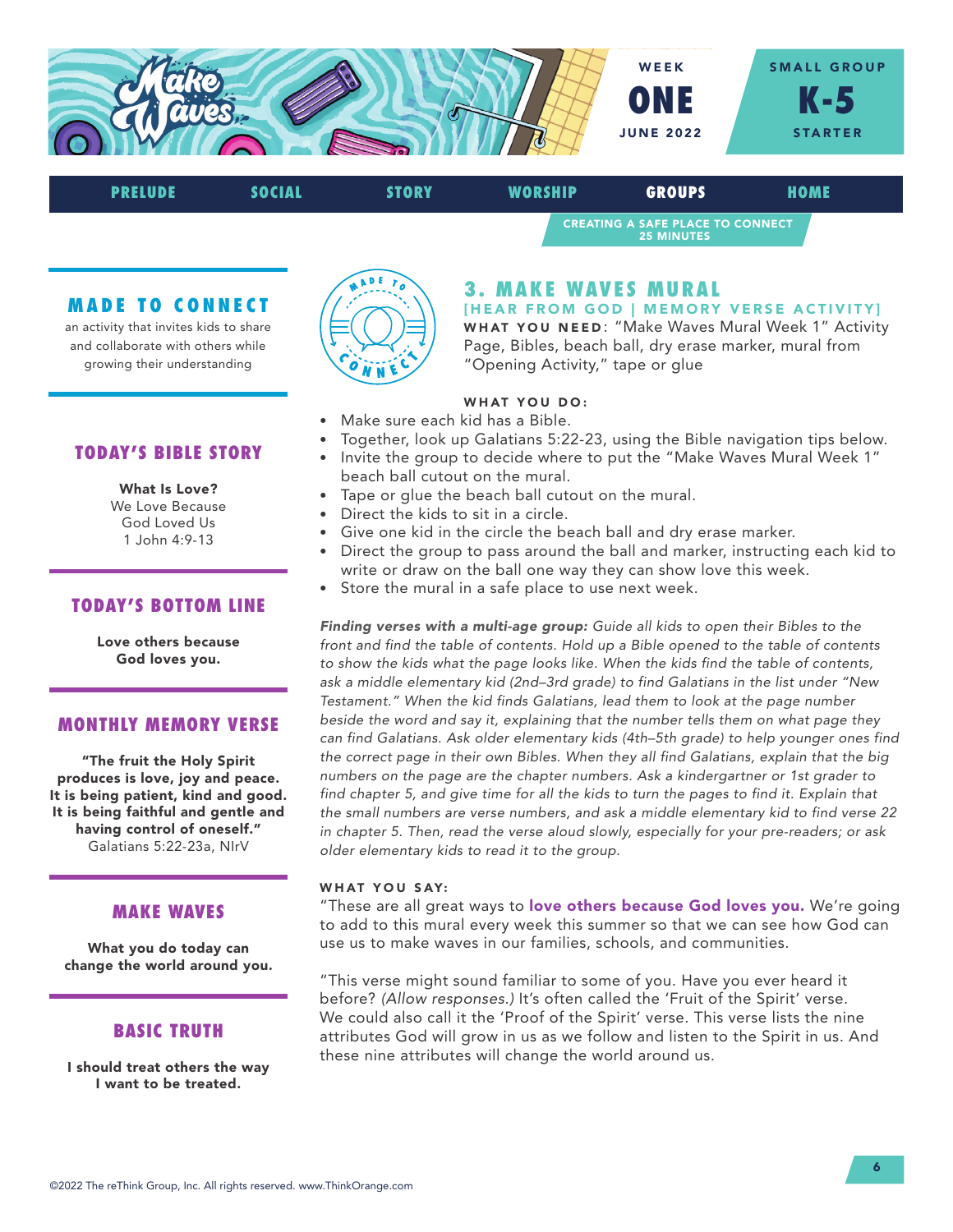

# (3. MAKE WAVES MURAL, CONTINUED)

"When you show any of these characteristics or attitudes, you're showing the world that God loves us and wants to change the world through us. Which of these have you experienced most this week? Has someone been really patient or kind to you? What have you shown this week: gentleness or joy or something else? Which one do you feel like you need the most right now?

"Love is where it all starts, in this verse, in our lives, and in the world. I'm so excited to hear how you will love others because God loves you."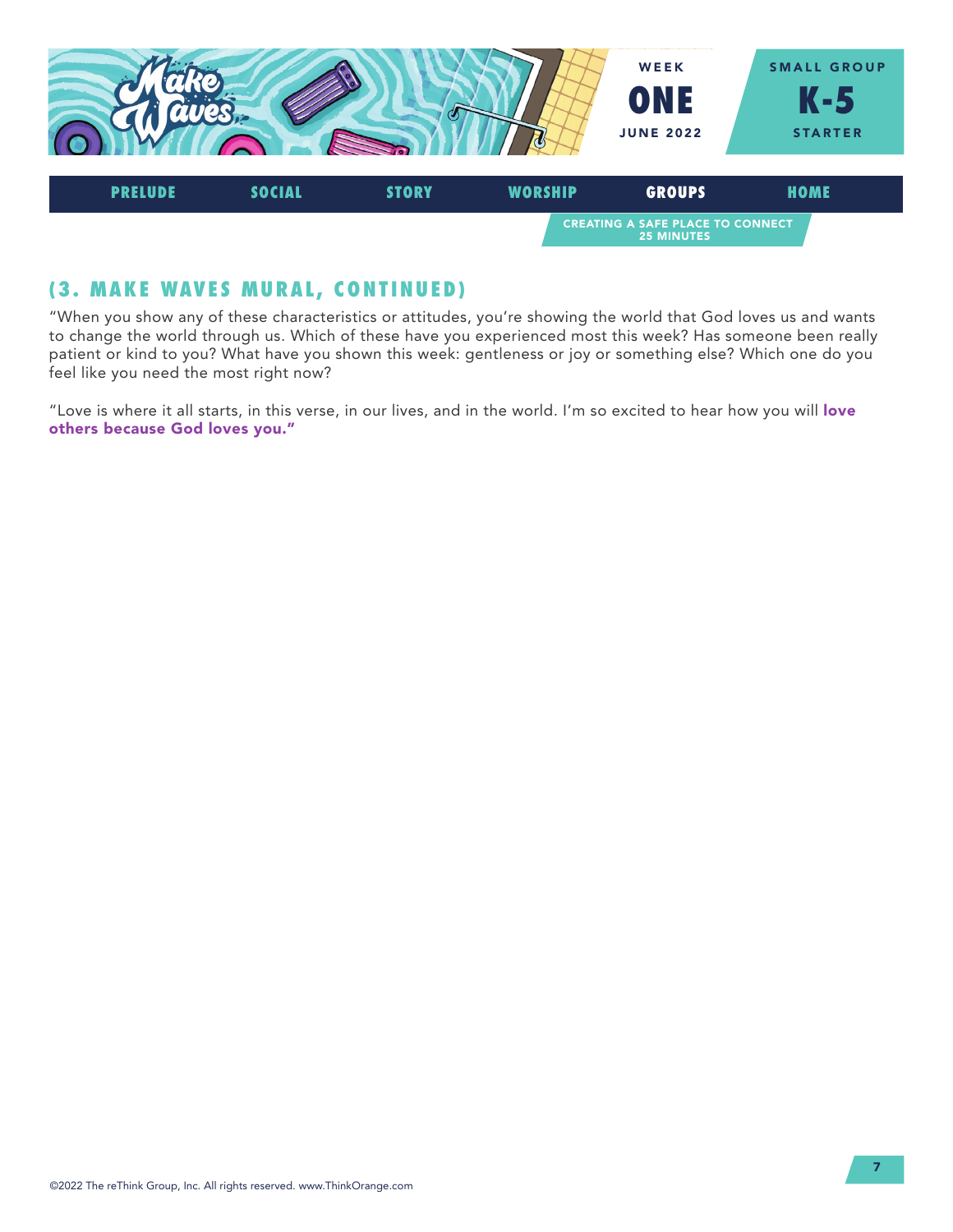



#### MADE TO REFLECT

an activity that creates space for personal processing and application



#### 4. PRAY AND DISMISS [PRAY TO GOD | PRAYER ACTIVITY]

WHAT YOU NEED: Marbles from "Over-Flowing Love" Activity

#### WHAT YOU DO:

- Give each kid a marble.
- As you do, say, "[Kid's name], keep this in your pocket this week to remind you to love others because God loves you."
- Close your group time in prayer.

#### WHAT YOU SAY:

"Dear God, thank You for loving us first! Thank You for creating us with love and saving us with love. Please help us show Your love to others this week in practical ways. We love You, and we pray these things in Jesus' name. Amen."

# TODAY'S BIBLE STORY

What Is Love? We Love Because God Loved Us 1 John 4:9-13

#### TODAY'S BOTTOM LINE

Love others because God loves you.

#### MONTHLY MEMORY VERSE

"The fruit the Holy Spirit produces is love, joy and peace. It is being patient, kind and good. It is being faithful and gentle and having control of oneself." Galatians 5:22-23a, NIrV

#### MAKE WAVES

What you do today can change the world around you.

#### BASIC TRUTH

I should treat others the way I want to be treated.

As adults arrive to pick up, tell them about the marble in their kid's pocket so if it ends up in the laundry, it can find its way back. Prompt kids to tell families about the marbles and over-flowing water cups!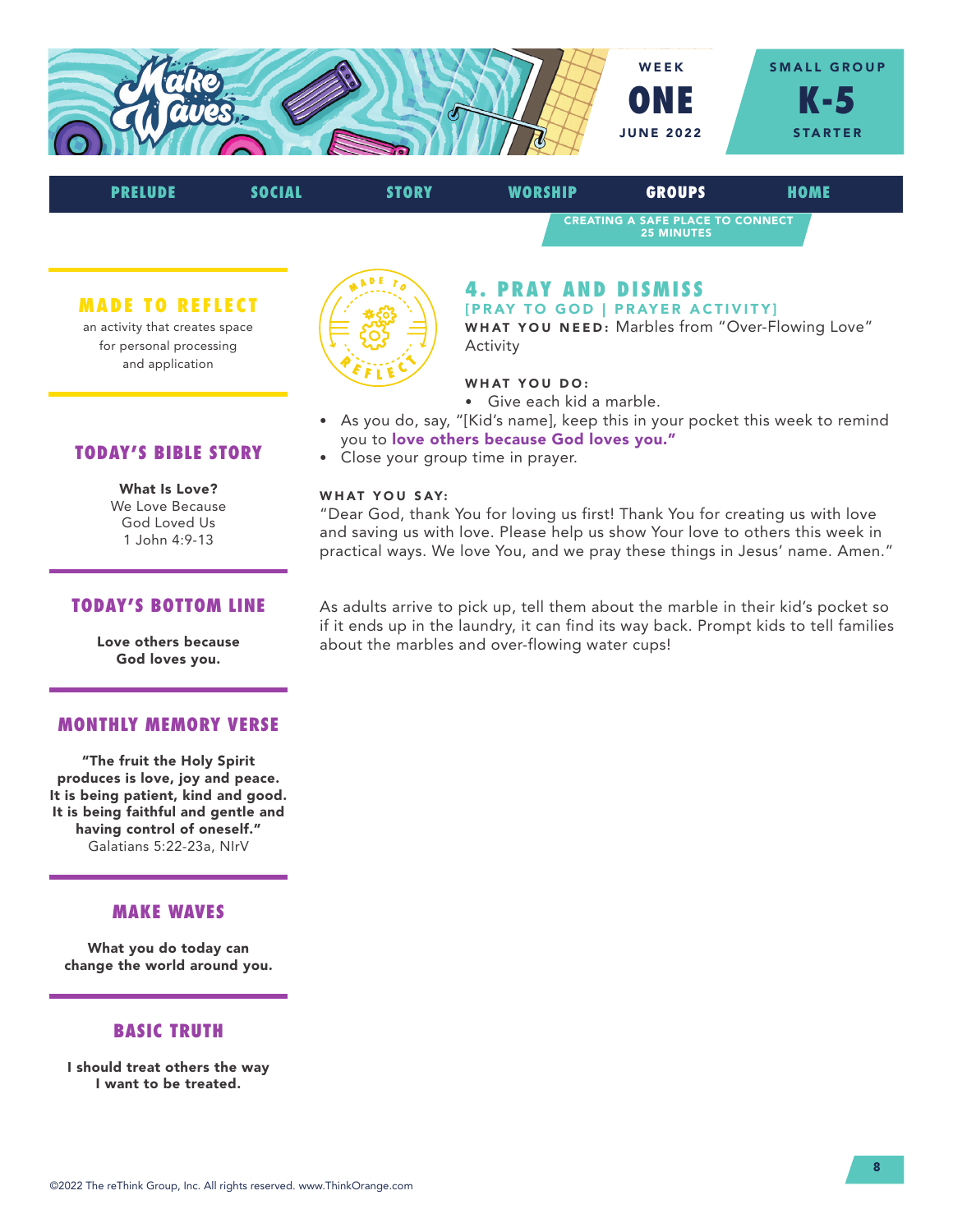

PRELUDE SOCIAL STORY WORSHIP GROUPS HOME

# GETTING READY

#### HERE'S EVERYTHING YOU NEED TO KNOW TO GET READY FOR THIS WEEK

#### SOCIAL: PROVIDING TIME FOR FUN INTERACTION (15 MINUTES)

Welcome kids and spend time engaging in conversation and catching up. Get ready to experience today's story. (Choose one or both of these activities.)

# 1. EARLY ARRIVER

*Made to Move: an activity that increases the oxygen in the brain and taps into the energy in the body*

- WHAT YOU NEED:
- Offering container

# 2. OPENING ACTIVITY

*Made to Create: an activity that explores ideas through the process of drawing, building, designing, and problem-solving* WHAT YOU NEED:

- Large poster board or a long piece of paper
- Blue/water themed paint
- Markers or crayons
- Water themed decorations like streamers, tissue paper, etc.

*NOTE: You'll be making the background of the mural that you'll use for the Memory Verse Activity all summer long so use the most durable background you can find. Make sure it's small enough that you can store it somewhere every week, if necessary, but large enough to fit nine decals about the size of half a sheet of paper.*

#### GROUPS: CREATING A SAFE PLACE TO CONNECT (25 MINUTES)

Create a safe place to connect and learn how the Bible story applies to real life experiences, through interactive activities and discussion questions.

#### (Choose as many of these activities as you like.)

*\* If you don't have time to do all these activities, be sure to do activity #1.*

## \*1. OVER-FLOWING LOVE [TALK ABOUT GOD | BIBLE STORY REVIEW]

*Made to Explore: an activity that extends learning through hands-on experimentation and discovery*

#### WHAT YOU NEED:

- Print the "Over-Flowing Love Verses" Activity Page and cut apart; one set for each small group
- Bibles
- Shallow plastic tub
- Several small plastic cups that fit in the shallow plastic tub
- At least 50 marbles; 12-15 for each pair of kids
- Pitcher of water
- Towel (to dry the marbles)

#### 2. FILL 'ER UP! [LIVE FOR GOD | APPLICATION ACTIVITY]

*Made to Play: an activity that encourages learning through following guidelines and/or working as a group*

# WHAT YOU NEED:

- Spoons; one for each kid
- Two plastic cups, each marked at the same height
- Bucket of water

*NOTE: Do this game outside if possible. If not, do it in an area where the floor will not be slippery when water drops on it.*

# 3. MAKE WAVES MURAL

#### [HEAR FROM GOD | MEMORY VERSE ACTIVITY]

*Made to Connect: an activity that invites kids to share and collaborate with others while growing their understanding* WHAT YOU NEED:

- Print the "Make Waves Mural Week 1" Activity Page on heavy paper or cardstock and cut out; one for each small group.
- Bibles
- Beach ball, inflated
- Dry erase marker
- Mural from "Opening Activity"
- Tape

#### 4. PRAY AND DISMISS [PRAY TO GOD | PRAYER ACTIVITY]

*Made to Reflect: an activity that creates space for personal processing and application*

#### WHAT YOU NEED:

• Marbles from "Over-Flowing Love" Activity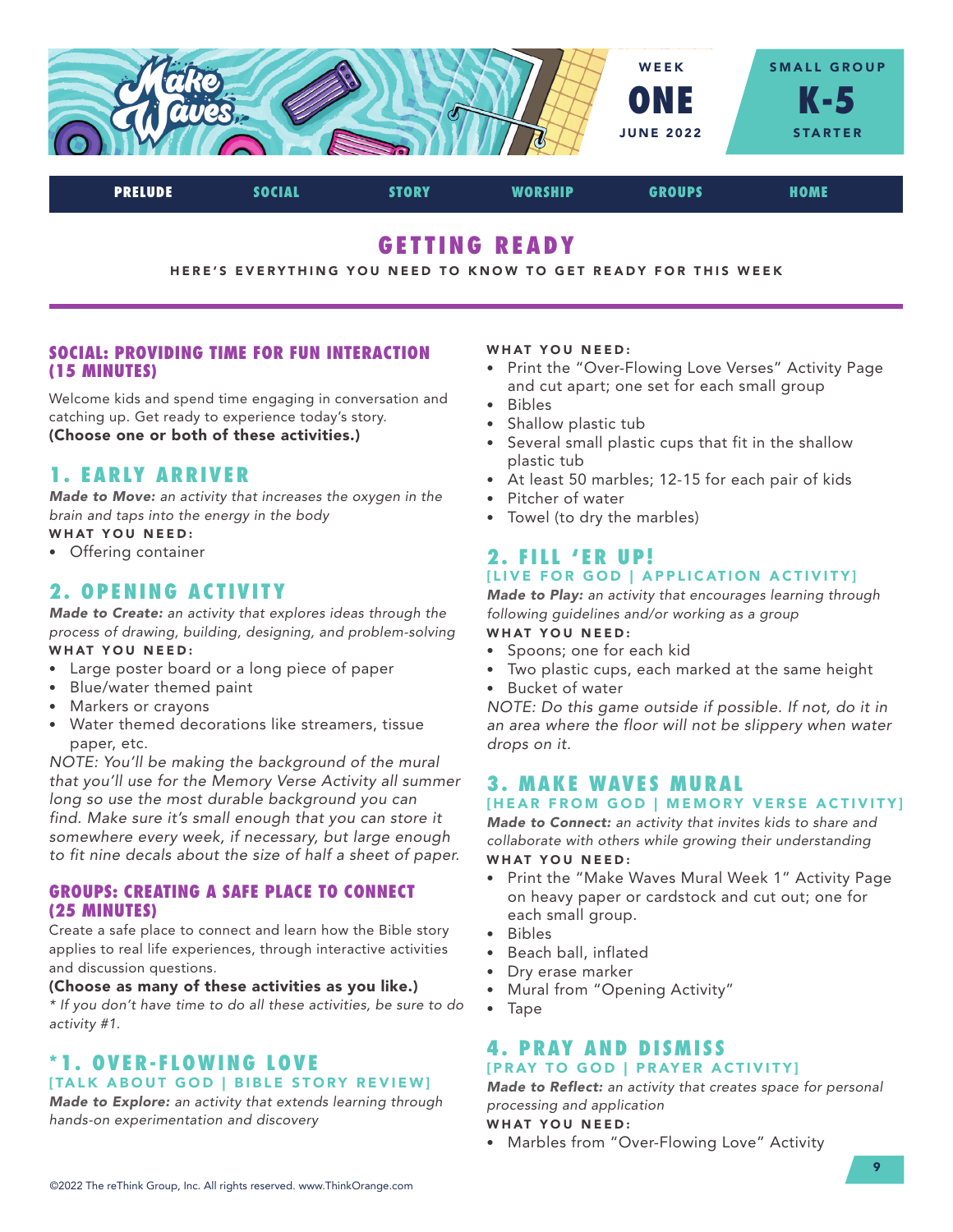

# GETTING READY

HERE'S EVERYTHING YOU NEED TO KNOW TO GET READY FOR THIS WEEK

#### HOME: PROMPTING ACTION BEYOND THE EXPERIENCE

- Print on cardstock or email this week's devotionals and Parent Cue cards.
- Tell parents about our additional family resource: Parent Cue app.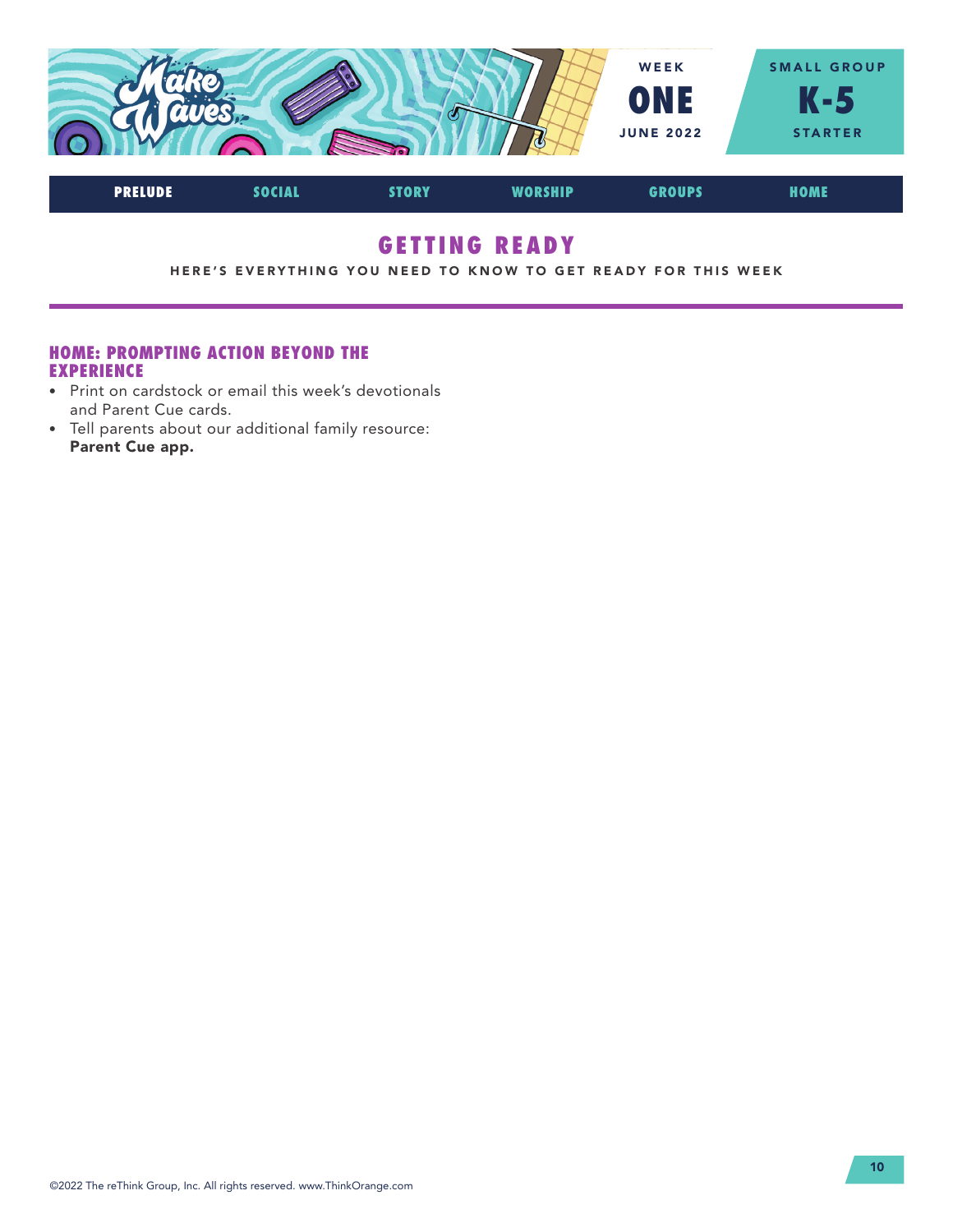

# PSALM 48:9

What to Do: Print and cut apart. Provide one set for each small group.

©2022 The reThink Group, Inc. All rights reserved. June 2022, Week 1, K-5 Starter "Over-Flowing Love Verses" Activity Page 1/2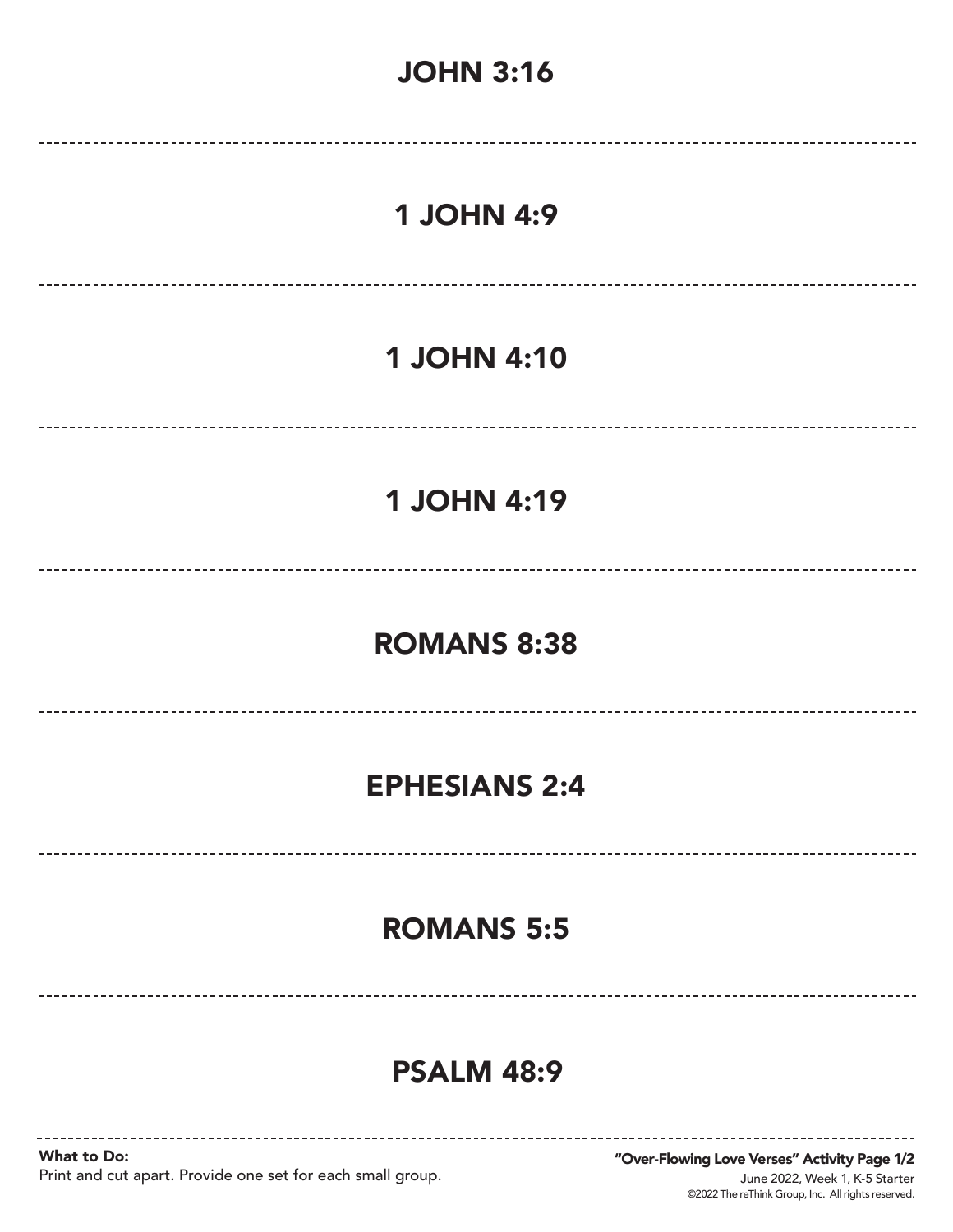# TITUS 3:4 PSALM 51:1 PSALM 136:2 1 JOHN 4:11 NEHEMIAH 1:5 --------------------------2 CORINTHIANS 1:3

# MICAH 7:18

# 1 JOHN 3:1

What to Do: Print and cut apart. Provide one set for each small group.

©2022 The reThink Group, Inc. All rights reserved. June 2022, Week 1, K-5 Starter "Over-Flowing Love Verses" Activity Page 2/2